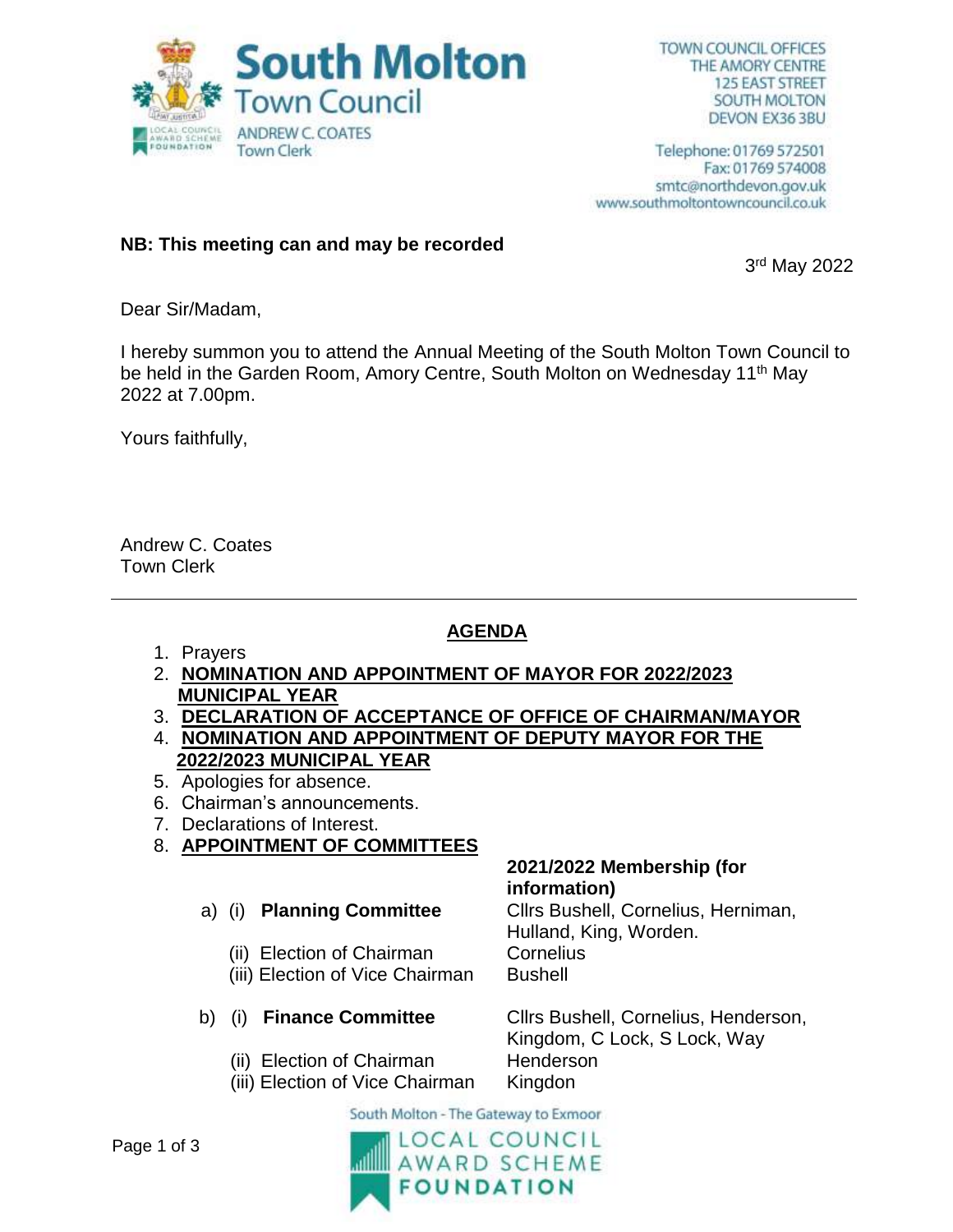

Telephone: 01769 572501 Fax: 01769 574008 smtc@northdevon.gov.uk www.southmoltontowncouncil.co.uk

## c) (i) **Staff Committee**

- (ii) Election of Chairman
- (iii) Election of Vice Chairman
- d) **Estates & Amenity Areas Sub-Committee**
- e) **Policy, Procedures & Strategy Sub-Committee**
- 
- 
- h) **Arts Destination Group** Cllr Worden

Hulland, King, Kingdon, C. Lock, Way Kingdon C. Lock Cllrs Bushell, Cornelius, Herniman, Hulland, King, Kingdon, C Lock, Way , Worden Cllrs Cornelius, Footman, Henderson, S Lock, Worden. f) **Neighbourhood Plan** Cllrs Bushell, Cornelius. Hulland, **Worden** g) **Swimming Pool Committee** Cllrs Bushell, Henderson, Herniman, Hulland, C. Lock, S. Lock, Worden.

Cllrs Cornelius, Footman, Henderson,

# 9. **TO CONSIDER THE POWERS OF COMMITTEES**

The Clerk is recommending that the Planning, Finance and Staff Committees and the Estates & Amenity Areas and Policy, Procedures & Strategy Sub-Committees be given full powers to act and that all other Sub-Committees, Working Parties and Steering Groups should make recommendations to the full Town Council.

#### 10.**MEMBERS TO WHOM TOWN CLERK CAN REFER IN MATTERS OF URGENCY**

At present these are the Mayor, Deputy Mayor and the Chairman of the Finance Committee.

South Molton - The Gateway to Exmoor